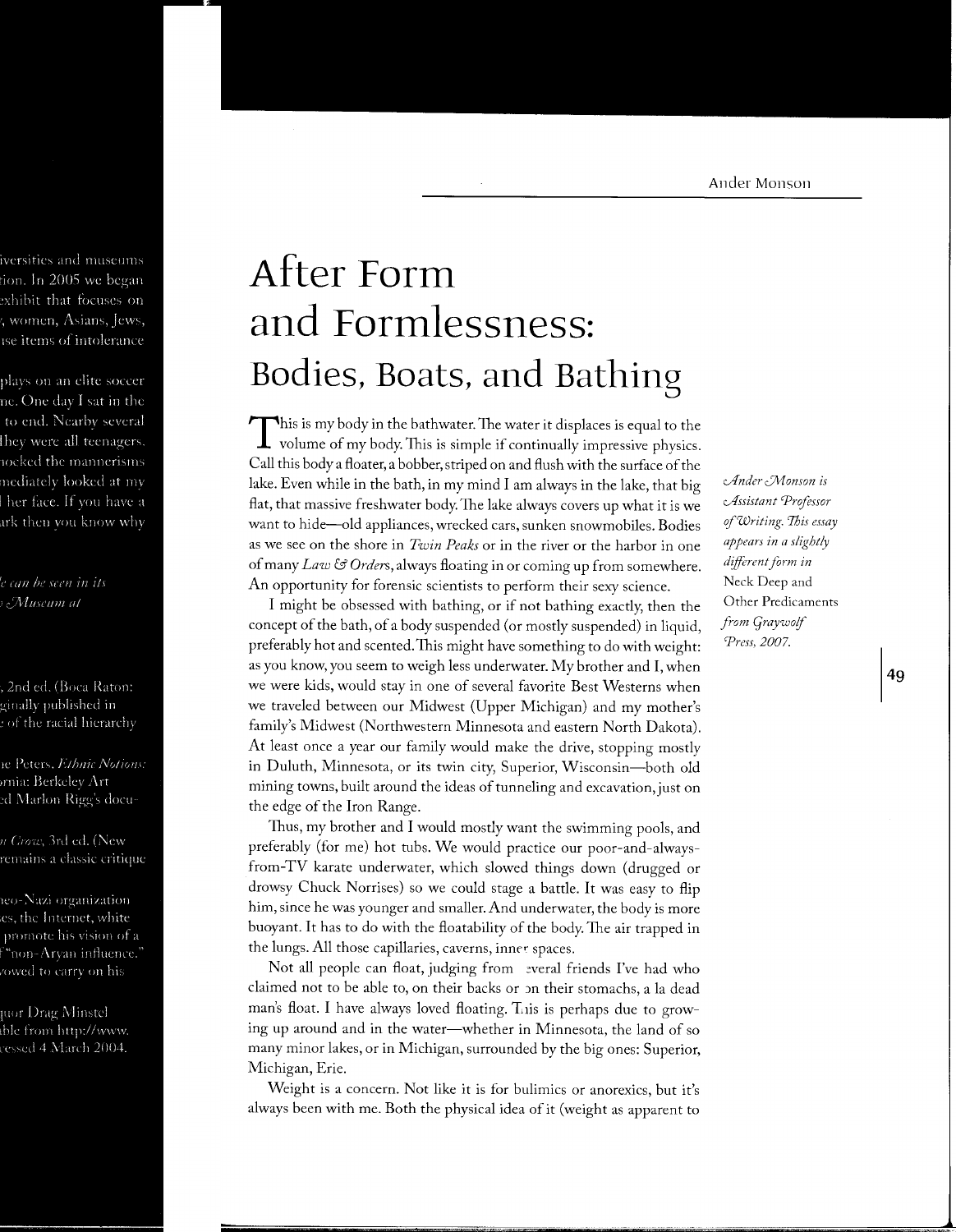us, as mass times acceleration due to gravity) and the life of it-a continual concern for a massive number of Americans. I don't mean this in a stupid way, *i.e.* poor me, media models of the body, and your mama so fat etc., but just as a concern I carry with me (think more Tim O'Brien, think more of me when I was ten and *husky-the* term makers of clothes for fat kids prefer--rounding the bases for what should have been an inside-the-park home run, but only making it to third and wheezing). Maybe this is more the slowness than the weight, but one connotes the other, as we know. This at least in the presence of gravity and air resistance. In a vacuum, whether fat or thin, we'd all wheel equally through the emptiness.

Back to the bath. I can count on both hands the number of showers I have taken in the last two years. Possibly on one hand, not including showers at the gym or while traveling (the quality of hotel bathtubs varies greatly, and this must be taken into consideration when booking rooms, though the potential of the public hot tub or, better, Jacuzzi suite, can make up for it). I just like the bath: the suspension  $\&$  the heat. When I was eight or nine, I would sit inside the bathroom at our farmhouse in front of the heat fan for hours, just letting it blow on my back. It was cold outside, seemingly all the time, and this was my tiny rendition of Spring, my own personal Arizona.

In the last few years, I've become a homeowner for the first time, which is no small excitement or difficulty. The bath was a make-or-break point on several of the houses my wife and I looked at. Of course I wanted one of those claw-foot standalone tubs, or else a modern jetted tub, if not a stand-alone Jacuzzi *(Jacuzzi* is of course a brand, which gets its name from the seven Jacuzzi brothers, who came from Italy to the United States in the early 1900s, eventually creating jetted baths for hydrotherapy-so technically *jacuzzi* is an *eponym* if you're interested in the linguistics), though my wife felt that those did not connote the classy life. We turned down several lovely houses that had too-small or too-sad tubs, and the house we ended up with is something of a compromise, but the bathtub is quite good.The hot water heater fills it well, time after time, not having to stop to refresh itself.

My love for the bath is part of me: its essential slowness, if not its technology and terminology (all the aromatics-mineral salts, bath salts, bath balms, rinses, body washes, loofahs, exfoliating scrubs-the province of The Body Shops that infest the malls that punctuate the suburbs all across this land, and the occasional visits to Lush, Sephora, those more bourgeois shops) has invaded my life. I otherwise tend towards busy-ness (if not to say *business,* the realm of those with their MBAs and the perpetual desire for speed and cash, the better life, entertainment and constant upward mobility), and the bath allows a minor respite. I also love the lightness of the body in the water (so near to weightlessness-that Space Age child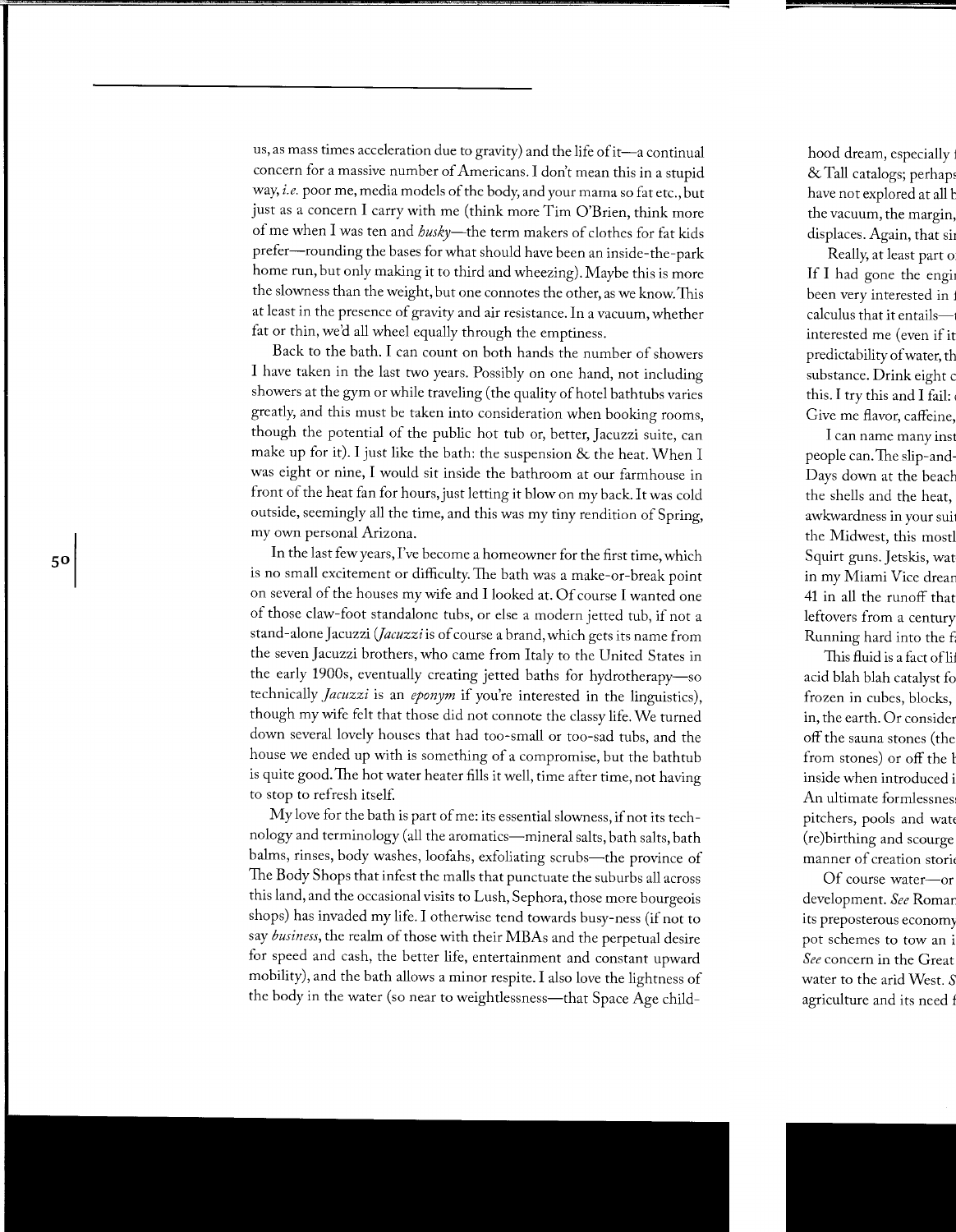hood dream, especially for us once-husky kiddies, bound forever for Big & Tall catalogs; perhaps the fat have always loved their baths, a theory I have not explored at all but set down here as a sort of random salvo against the vacuum, the margin, the death of the end of the page) and the water it displaces. Again, that simple physics, that trade-off, that motion.

Really, at least part of the loveliness is in the properties of water itsel£ If I had gone the engineering route in school, I would probably have been very interested in fluid mechanics, flow control, and all the serious calculus that it entails-the mathematics of that sort of physics has always interested me (even if it is always just beyond my grasp), the idea of the predictability of water, the complexity of such a seemingly simple and basic substance. Drink eight cups a day for health, my wife tells me. I try to do this. I try this and I fail: drinking plain water's dull. Give me carbonation. Give me flavor, caffeine, chemical additions.

I can name many instances of my life involving water, as I'm sure most people can. The slip-and-slide. Running through the sprinkler. Carwashes. Days down at the beach (whether fondly remembered for the sand and the shells and the heat, or poorly, for the massive sunburn and physical awkwardness in your suit among all the beautiful people). Water parks (in the Midwest, this mostly means the Wisconsin Dells). Water balloons. Squirt guns. Jetskis, waterskis, piloting cigarette boats at high velocities in my Miami Vice dreams. Playing in the viaducts underneath Highway 41 in all the runoff that leads down to the semi-poisoned lake (all the leftovers from a century of processing iron ore dumped into the water). Running hard into the fact of the rain.

This fluid is a fact of life on this planet. It is the ultimate enabler—amino acid blah blah catalyst for life. But look at the loveliness of its form when frozen in cubes, blocks, icicles, glaciers even as they scoured, left eskers in, the earth. Or consider it as steam—again in motion—whether coming off the sauna stones (the Finnish word for this is loyly, steam that comes from stones) or off the body. Or the sight of exhaled breath fresh from inside when introduced into winter. The form of it—so flexible. Powerful. An ultimate formlessness—it takes on borrowed shapes. It fills up basins, pitchers, pools and water towers, everything. Buries it. Water as both (re)birthing and scourge of the earth (see also flooding, see Noah, see all manner of creation stories in world religion .

Of course water-or its lack thereof- $_F$  lays a major part in human development. *See* Roman aqueducts. *See also* acid rain. *See* Las Vegas and its preposterous economy. *See also* water shortages in California. *See* crackpot schemes to tow an iceberg down from Greenland to use for water. *See* concern in the Great Lakes states about selling off too much of their water to the arid West. *See also* the increasing corporatization of modern agriculture and its need for ever more and more water.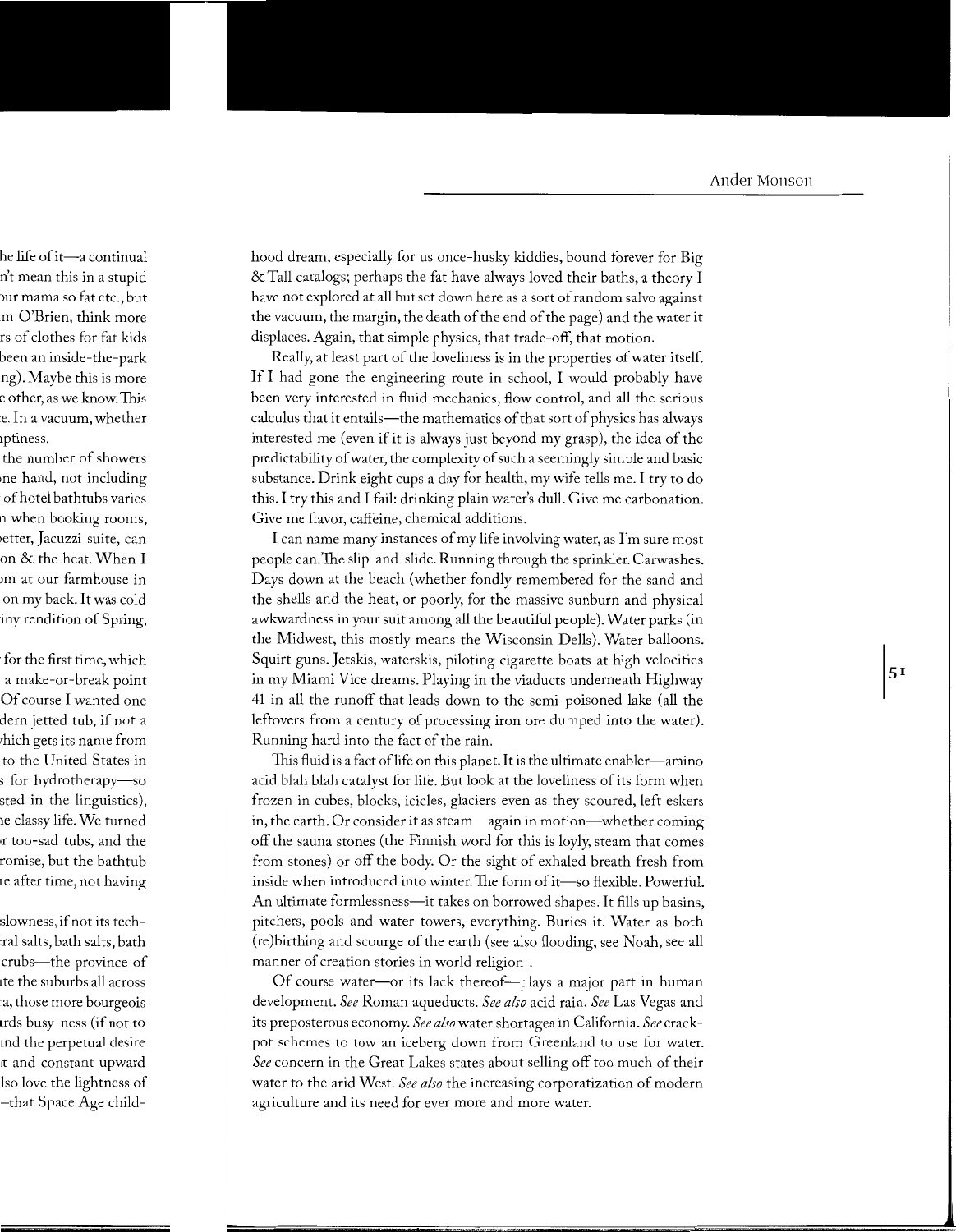The other excellence about the bath is the plunge into it, the pleasures of the first immersion. I use this language when I think about how good literature acts on me (literature as a force that acts on the body). The pleasure of moving from the sauna *(see also* water in vapor form) to the icy lake (or to the snowbank, *see* solid water) if you are serious about extremity of sensation, as the Scandinavians are.

But this isn't (just) an essay about water. Any essay about water must be an essay about form. My obsession with it (form, and also water). I know there is a connection here: solid displaces liquid, form displaces form. I am trying to push this into an essay about form and formlessness, about both container and contained. Does language have a form, and what is its container? Is this only marks on white? Is this only displaced, vibrating air on its way to your ear? I am using my hands to mold it as we move further in. Think *meander,* the natural way that rivers avoid flowing straight (they'd rather swing back and forth, nearly parabolic, in the shape of snake trails across the sand-and there is important science that can be deployed to support this claim if necessary).

### **a**

The heaviest physical form in my house **(I** know this as a result of recently having moved, the experience that a friend calls "continually humiliating" in the appraisal of all one's possessions, their uselessness and wonder, and finally, their sheer mass and volume. A fourteen foot truck? Or should we go seventeen? Or twenty-four? Or give it all up to one of the moving companies, and abdicate our responsibility in every way for relocating the detritus of our lives?) is an old school library card catalog, formerly from Western Michigan University's library (so says the plate that adorns it like a brand). It is physically imposing. I estimate that it weighs between four- and five-hundred pounds. It is a mass. A beast. A wall. A monolith. My wife and I bought the beast at Salvation Army (she being an ex-andmaybe-future-reference librarian, it seemed an obvious choice for our decor) and hauled it home. Most libraries, as you know if you've been into one in the last ten years, no longer use them, having gone instead to electronic catalogs, which are in fact more useful. Qyicker. Easier. Less expensive to maintain (I'm not sure of this exactly, but one can imagine, and the electronic catalog is indeed more elegant and quick). Even if you lose the peripheral vision that the card catalog gave you (the pleasure and sometimes utility of *nextness,* of finding the book before or after the listing of the one you were looking for, the arbitrary wonders of alphabetical order and juxtaposition), it's certainly more convenient being able to do things from afar, and simultaneously with hundreds of others, if necessary.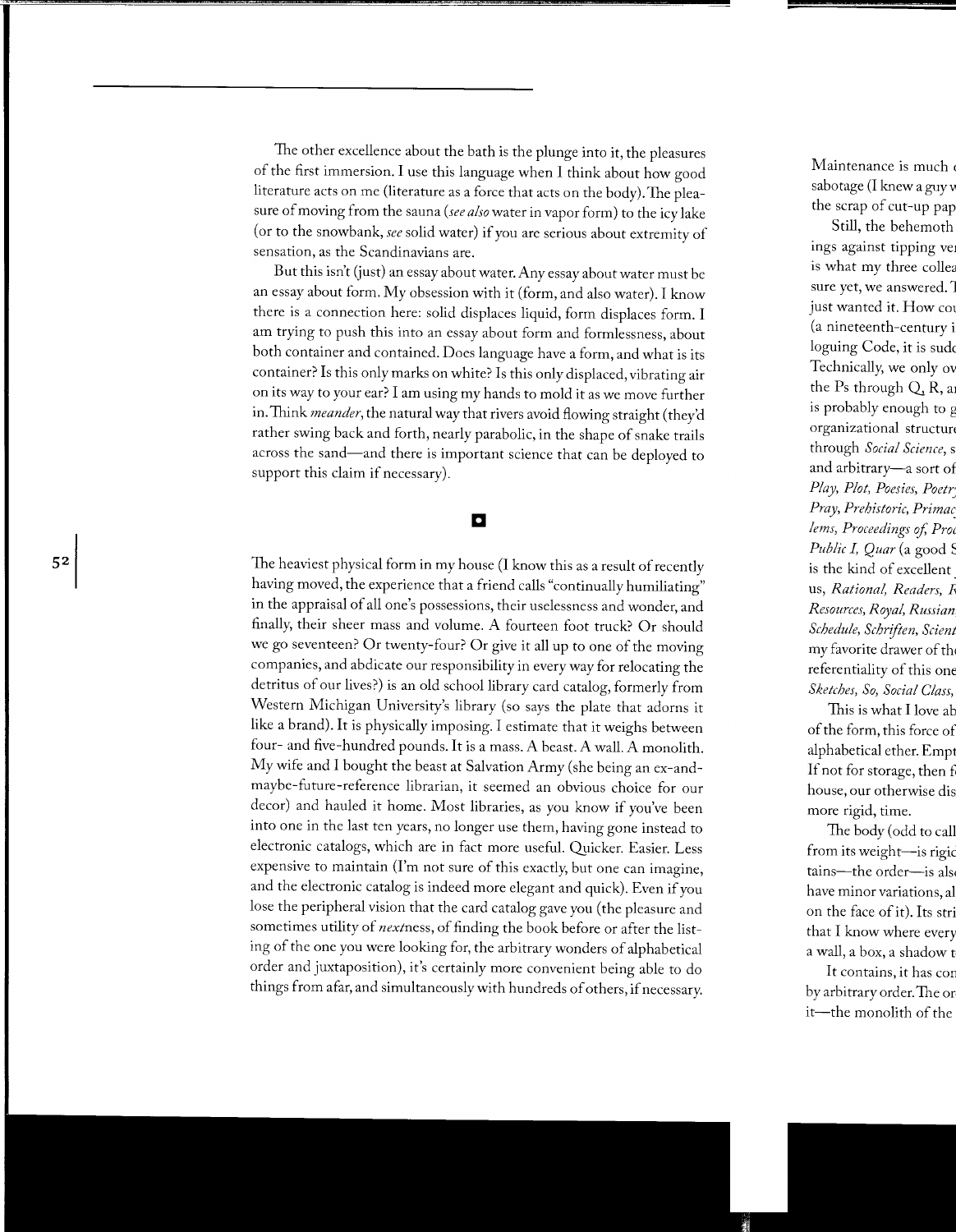Maintenance is much easier, and I'd imagine these are more difficult to sabotage (I knew a guy who'd rip out the card for the book he wanted-fuck the scrap of cut-up paper and the tiny pencil stub).

Still, the behemoth is capable of crushing me (I think of the warnings against tipping vending machines). What are we using it for? This is what my three colleagues who helped us (barely) move it asked. Not sure yet, we answered. This is what everyone wants to know about it. We just wanted it. How could you not? It served libraries so well for so long (a nineteenth-century invention, with its roots in the 1791 French Cataloguing Code, it is suddenly a relic), it seemed an essential item to have. Technically, we only own one portion of the catalog-a good chunk of the Ps through  $Q$ , R, and most of the Ss, excepting the tail end. Which is probably enough to give a sampling of the rigid alphabetical order, its organizational structure, without overwhelming. It runs from *Partisan*  through *Social Science,* stopping off at the following places (both strange and arbitrary-a sort of weird little passion play) on the way: *Personality*, *Play, Plot, Poesies, Poetry* if, *Population M, Postwar, Power* if, *Practical* 0, *Pray, Prehistoric, Primacy, Principal, Principles if!, Prior, Probability, Problems, Proceedings* if, *Process, Program, Propaganda, Providence, Psychopath, Public I, Quar* (a good Scrabble word, one thinks), *Raft, Randolph*—this is the kind of excellent juxtaposition that alphabetical order offers up to us, *Rational, Readers, Readings in, Recherche, Red R, Reflective, Relique, Resources, Royal, Russian, Russians, Sadtler, Saints, Sammlung, Sane, Savage, Schedule, Schriften, Scientific, Scottish, Search, Second Hand, Secrets-perhaps*  my favorite drawer of them all (such great potential here), *Series-the* selfreferentiality of this one makes for much pleasure, *Shah, Shaking, Sheriff, Sketches, So, Social Class,* and *Social Life.* 

This is what I love about it most: the arbitrariness, the strong presence of the form, this force of juxtaposition, produces a sort of poetry out of the alphabetical ether. Empty, it exudes a sense of possibility, of fiery potential. If not for storage, then for imposing order on our otherwise disorganized house, our otherwise disorganized lives. It is a reminder of another, much more rigid, time.

The body (odd to call it a body; a body of knowledge? a vessel?)—aside from its weight-is rigid and very heavy. Oak or something. What it contains-the order-is also rigid (though different languages and localities have minor variations, alphabetical order is pretty straightforward, at least on the face of it). Its strictness creates a sense of comfort, at least for me, that I know where everything will fall, where it can be found. It provides a wall, a box, a shadow to push against.

It contains, it has compartments—it forces you to classify, to file away by arbitrary order. The order is important, because only through order does it—the monolith of the catalog, of language itself—achieve a usefulness.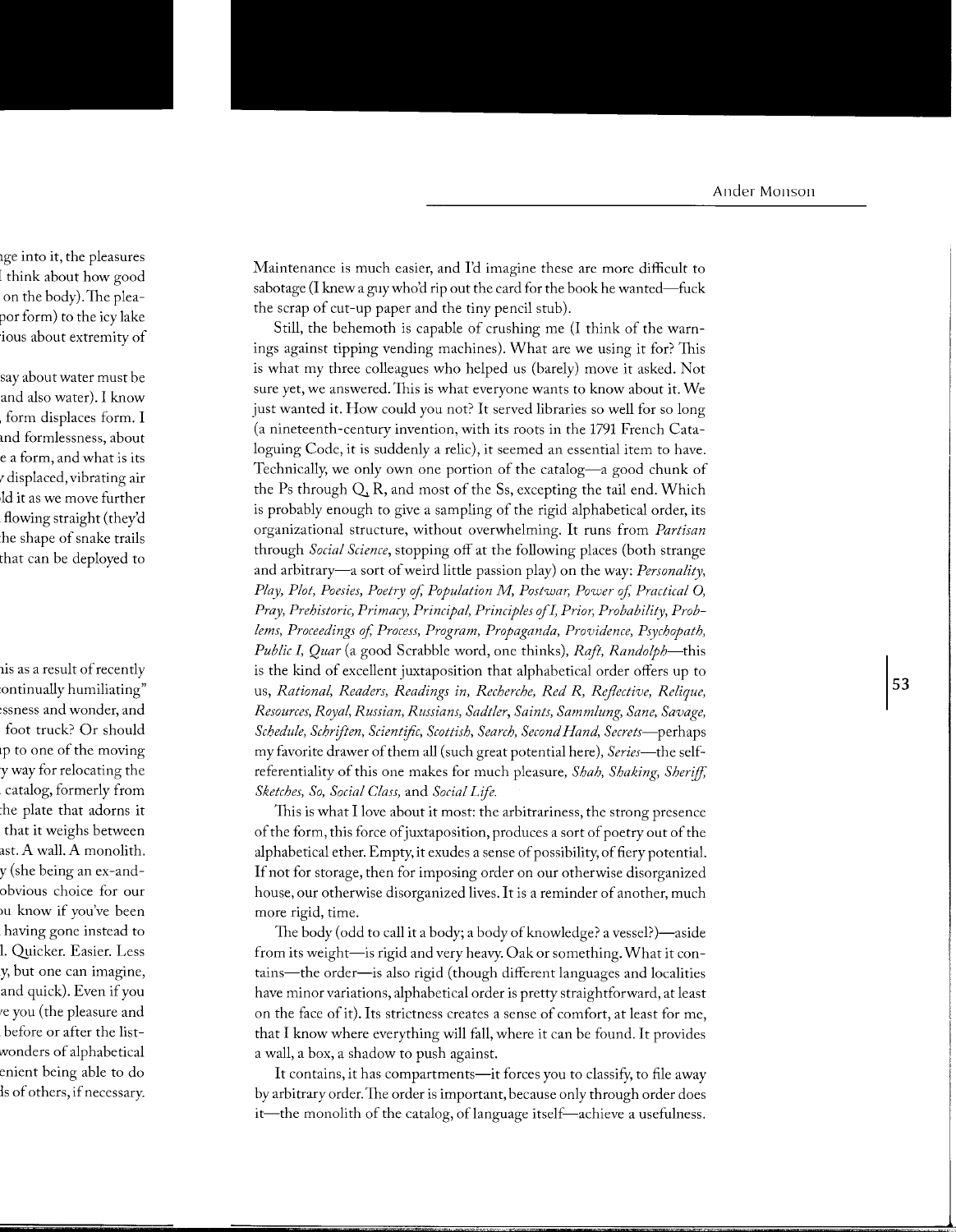Order, structure, makes it *mean.* The alphabet and the rules of syntax are perfect by definition; they are axiomatic. They are important. They're what the writer has to guide her, a grain, a current, she should-she has to-work within and against.

In fact, though, alphabetical order isn't always as obvious as we thinkfor instance, in phone books, do we alphabetize A -1 Roofing before all the other As (thinking the 1 as a digit and hence preceding the letters) or as *A-one* (thus placing it under "o"within the As)? (The British Standard of Indexing rule is to spell them out.) But what do we do with *100 Best Stories?* It seems more logical to file it under *h* for *hundred* than *o* for *one.*  Do we alphabetize St. Germain as "S-T" or "Saint," its logical expansion? And what about international names/languages? According to an essay, ''Alphabetical Arrangement" by G. Norman Knight (published in the book he edited, *Training in Indexing,* MIT Press, 1969): "It is not absolutely essential for an index to be arranged alphabetically. For instance, in a list of tools in use in a given factory, it may be more convenient to have them arranged, not by a description of each tool, but numerically according to the tools' factory numbers .. .it is possible, even in an alphabetical index, to have some parts arranged nonalphabetically."

This is on the surface counterintuitive, but if the goal of the index, of the card catalog, is utility, then we should break whatever rules we need to make the thing more useful (without losing the comfort of the structure and its general rules, its methods and its ways of meaning).

Back to our story. My lovely card catalog's alphabetical order isn't as obvious as I thought, either. When we bought it, we had to remove the drawers in order to move it-again, barely; don't forget the physicality, the sheer impression of the form-and I finally got around to alphabetizing the drawers (after some debate whether to keep the headings on the drawers at all or use them for something else entirely). I got it done at last, left to right, top to bottom:

| A |   |                  | D |      |
|---|---|------------------|---|------|
| E | F | $\mathfrak{c}$ : | н | etc. |

as one would expect. As we (Westerners) write, as the page moves us. Certainly not boustrophedon (as ancient Greeks, like plows moving backand-forth across a field:

| A | B | $\mathbf{C}$ | D  |  |
|---|---|--------------|----|--|
| H | G | $\mathbf{F}$ | E. |  |
| I |   | К            | L  |  |

etc.) and not rightto-left as in Arabic. On completion, though, my reference librarian told me that card catalogs are always ordered top-to-bottom, left-to-right: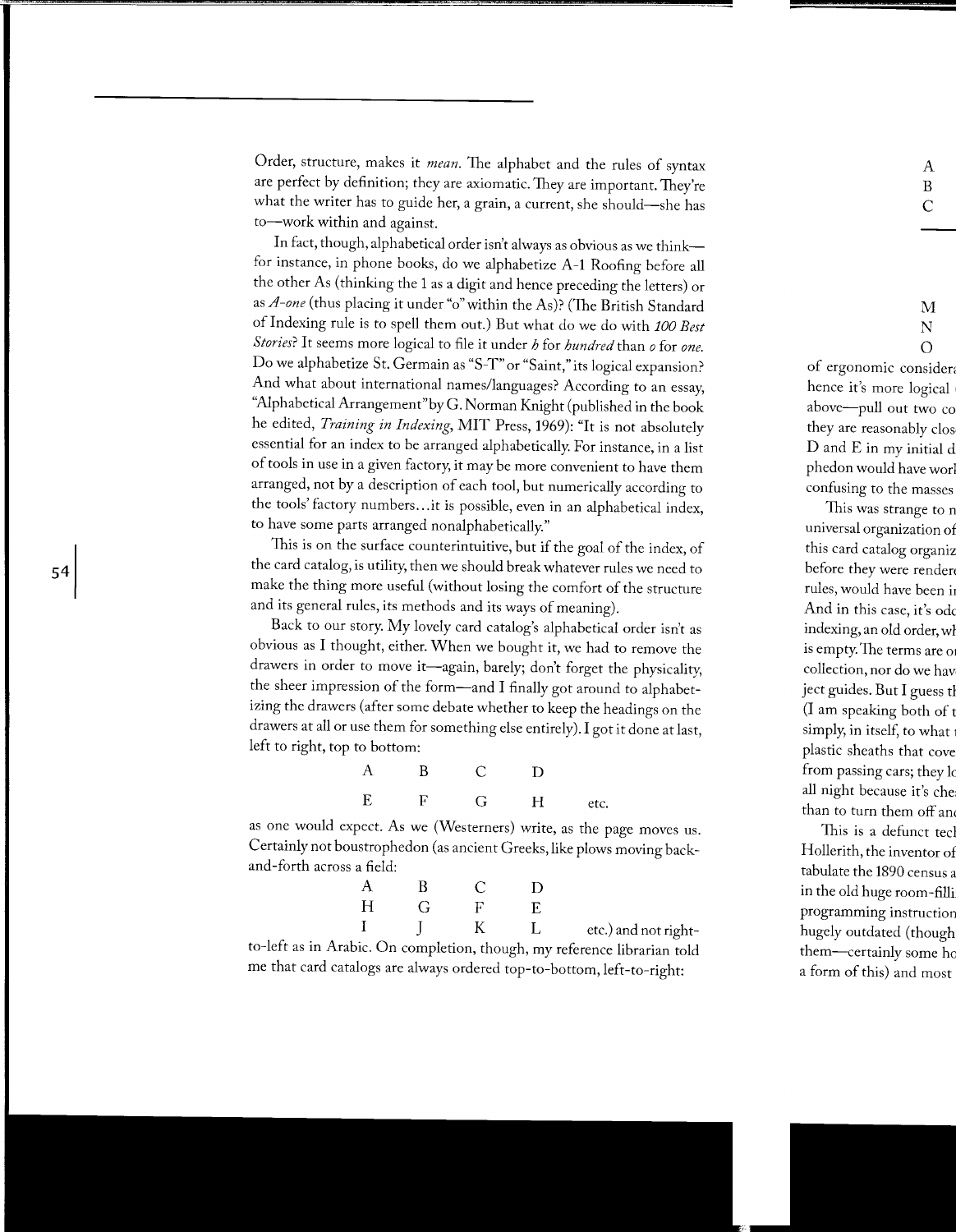|   |   | G |   |                        |
|---|---|---|---|------------------------|
| В | E | Н | Κ |                        |
| ⊂ | F |   | L |                        |
|   |   |   |   | divider (on which one  |
|   |   |   |   | might rest one's hands |
|   |   |   |   | while copying down a   |
|   |   |   |   | call number)           |
| М | Р | S | V |                        |
| N |   | Τ | W |                        |
|   |   |   |   | etc. This is because   |

of ergonomic consideration: index cards are wider than they are tall, hence it's more logical (it's better design) to—referring to my diagram above-pull out two consecutive drawers, C and D, for instance, when they are reasonably close together (arm-length), rather than pulling out **D** and E in my initial diagram, much farther apart). Of course boustrophedon would have worked well here too, but might have been even more confusing to the masses unfamiliar with the subtleties of ancient Greek.

This was strange to me, not only because of the violation of the nearuniversal organization of the Western page, but because I didn't remember this card catalog organization method at all. I have used many in my life, before they were rendered obsolete, but you'd think the form, its simple rules, would have been imprinted in me more effectively or permanently. And in this case, it's odd to find myself concerned with a technology of indexing, an old order, when it is in fact indexing nothing. The card catalog is empty. The terms are only pointers to ghosts. We don't have the library's collection, nor do we have the actual cards with the call numbers and subject guides. But I guess there is a beauty to the structure, the empty vessel **(I** am speaking both of the wooden shell as well as the order it implies) simply, in itself, to what the form *stands for.* When the lights are out, the plastic sheaths that cover the subject headings reflect little bits of light from passing cars; they look like building windows with the lights left on all night because it's cheaper in terms of light bulb life to leave them on than to turn them off and then back on.

This is a defunct technology, like so many gone before it. Herman Hollerith, the inventor of the punch card, used the cards originally to help tabulate the 1890 census and used for about a solid century, most obviously in the old huge room-filling mainframe computers as a method of getting programming instructions into the machine. The technology is of course hugely outdated (though there are still a few residual machines that use them-certainly some hotel door locks (ExtendedStayAmerica still uses a form of this) and most famously voting machines and the 2000 return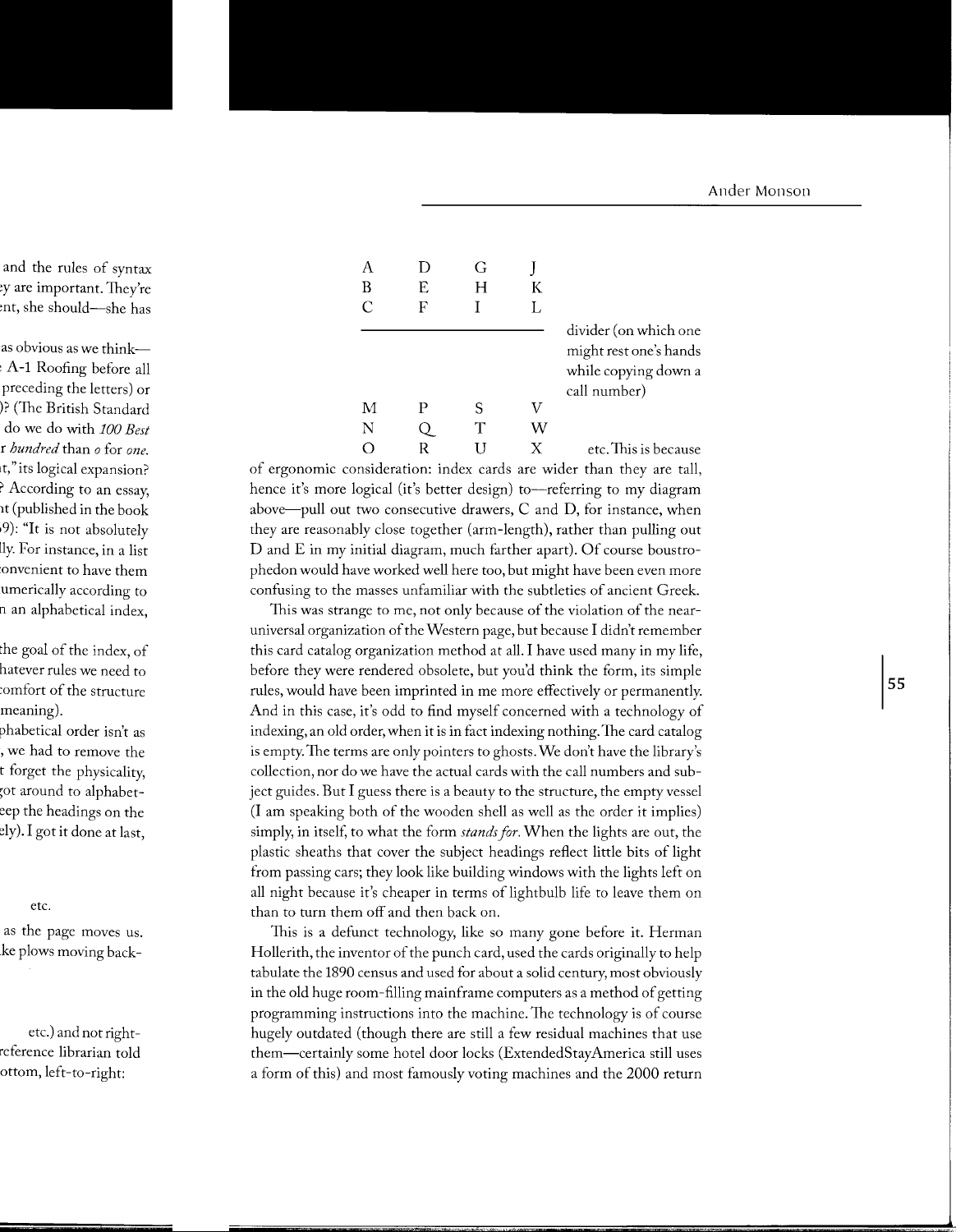to the language of the punch card, the hanging chads, etc.--and they still carry on as part of our cultural language and memory: *e.g.* "do not bend, spindle, or mutilate," though I'm sure this too will eventually pass out of memory like dead light from distant stars). Steven Lubar of the Smithsonian Institution has written a nice cultural history of the punch card (this can be found online through Google-the technology of the extending moment-easily enough). The punch card-I have a stack of these, found at a sale at Michigan Technological University, when I was younger-is very pleasing in its antiquity and in the forward-thinking-ness of the technology (think the 1960s conception of space and the future-all this great and steely optimism).The punch card is a form that still carries some minor information (for those who know how to read it, certainly), but also describes an emptiness-another index to another set of ghosts. It is a ghost now of a higher order.

The other stream that leads into my love of bathing is the Finnish tradition of the sauna (pronounced *sow-na,* the pig, not *saw-na,* the tool, by the Finns, meaning mostly my Finns, meaning those who emigrated from Finland to Michigan's Upper Peninsula in the nineteenth century, meaning those in my parents' town of Hancock, where many speak both languages). My parents have a sauna in both their cabin on the lake (Superior, of course: why settle for less?) and in the basement of their house. Nearly all my relatives had saunas when I grew up. They were places of refuge from the cold weather, arguably useful in healing and wellness, as well as bastions of a creepy sort **(I** thought at the time) of unfortunate family nakedness.As of 1997, there were nearly as many saunas in Finland as cars. The sauna-and I mean the traditional sauna when I say this, though I can't think of many real innovations in sauna technology that have caught on-is an exercise in tradition, in the old form.The proper sauna still heats rocks taken from Lake Superior—very old forms, these stones, indeed.

**a** 

#### **a**

This is the stream that runs behind the farmhouse in which I grew up. Brook trout are found in streams like this, as are various types of occasional perch, water striders, and many bits of the old wrecks (the barn, abandoned cars, wooden doors and other hardware deposited randomly into water and then forgotten). In other parts of the country, you might hear about bodies being found in streams like this. Technically, it is a creek or crick. It is on no map. In the summer it barely creeps by the beds of forget-me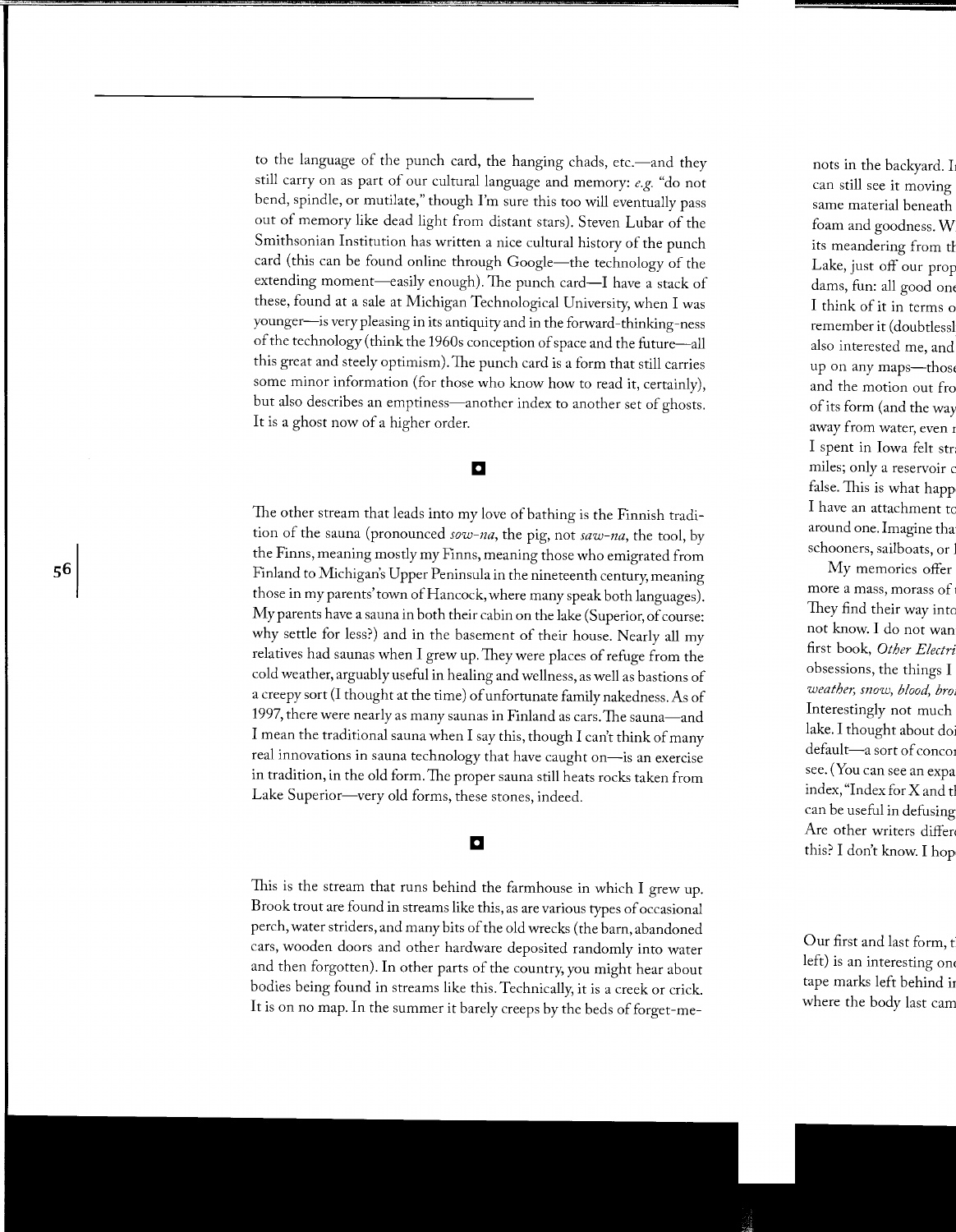nots in the backyard. In the winter it is hidden beneath the ice, but you can still see it moving (a form and yet not a form-or one form of the same material beneath another). In the spring it is all rush and blitz and foam and goodness. When I was a kid, I was fascinated with it-both in its meandering from the source down to where it emptied into Portage Lake, just off our property. I liked it for the usual reasons—fish, bugs, dams, fun: all good one-syllable words important to boys like me. Now I think of it in terms of terms like form and motion, both its form as I remember it (doubtlessly different from the actual, though the actual form also interested me, and I do remember my annoyance at it not showing up on any maps-those indexes to the geology and topology of things) and the motion out from my childhood to my memory, to my memory of its form (and the way in which the crick formed me). I don't like living away from water, even now. I'm not desperate for it, but the couple years I spent in Iowa felt strange to me—no natural lakes within a hundred miles; only a reservoir close to Des Moines, that felt so utterly *forced,* so false. This is what happens when we try to create a lake out of nothing. I have an attachment to the form of the crick, if only because I grew up around one. Imagine that this is how those literally raised on the water-on schooners, sailboats, or houseboats--must feel.

My memories offer up form from formlessness—certainly they are more a mass, morass of things than a toybox of specific childhood forms. They find their way into my writing. Is this a Bad Thing, I think, and do not know. I do not want to be a slave to my obsessions. In indexing my first book, *Other Electricities* (which was quite a pleasure in itself), my obsessions, the things I constantly worried against, became too obvious: *weather, snow, blood, brother, barn, murder,father,* and *radio,* among them. Interestingly not much about the crick, but there was much about the lake. I thought about doing a concordance (and in a way, the index is—by default-a sort of concordance of ideas and characters) of the book just to see. (You can see an expanded, speculative version of the *Other Electricities*  index, "Index for X and the Origin of Fires," earlier in this book.) An index can be useful in defusing or at least addressing one's own writerly tics, too. Are other writers different-less fixated, less focused, less stuck-than this? I don't know. I hope so.

Our first and last form, the form of *the body (see also* corpse, *see* whatever's left) is an interesting one. When someone's killed, you used to see those tape marks left behind in the shape of the body, a marker or an index to where the body last came to rest. An outline of a ghost. (Maybe this is

a

57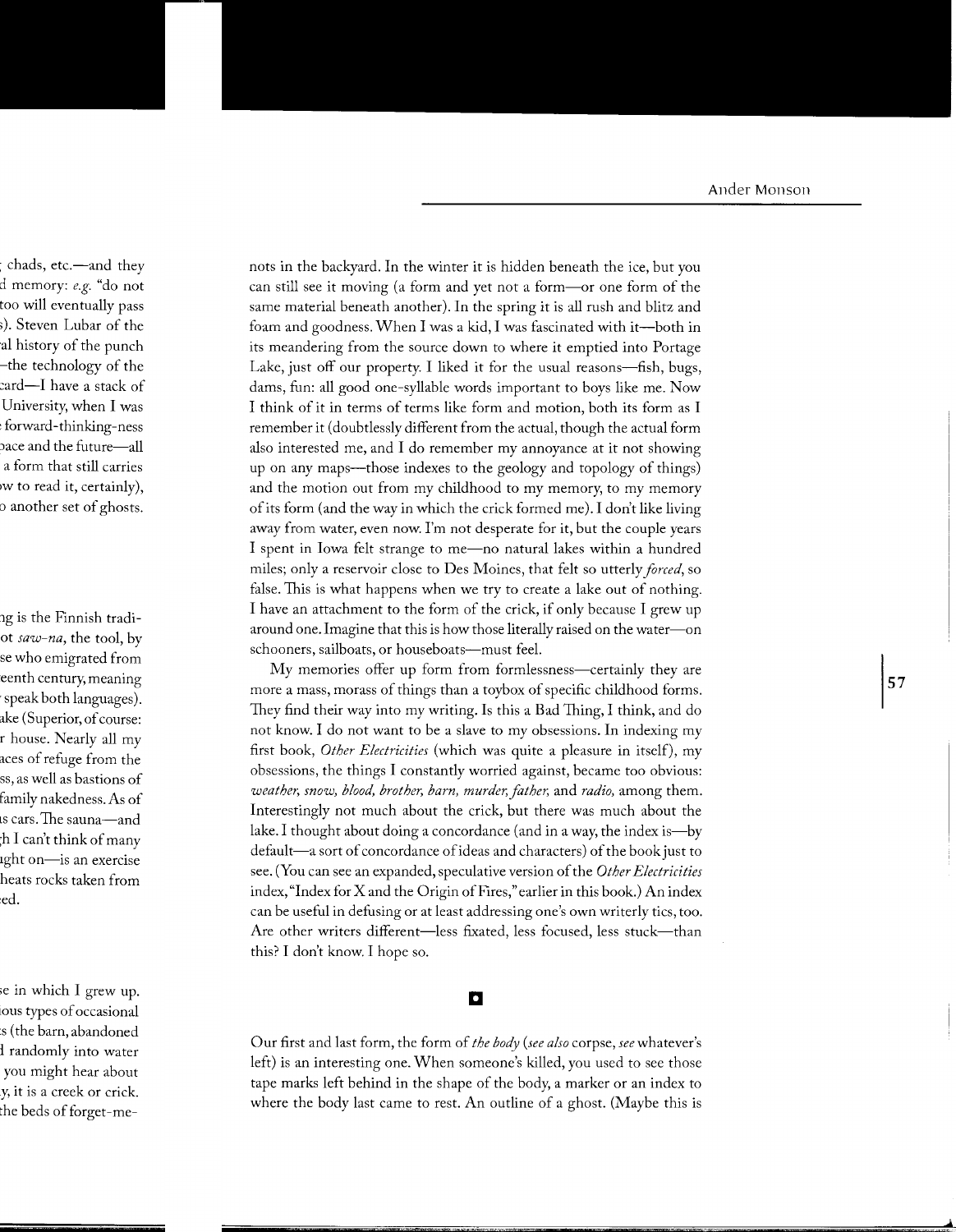an outdated technology, replaced by digital cameras and computer-aided drafting, because they don't show it on *CSI* or *Law and Order.)* I came to the body late. I came to crime fiction late. I came to mystery stories late. But I came nevertheless. There is always a body. There is usually a woman. There is something to be uncovered. Bodies are found in lakes, under long winter snow, walled up in houses like dead cats, and certainly on television, which is obsessed with bodies. The media, obsessed with bodies (both alive and dead). Look, there's Mary Kate and Ashley Olsen, at least one of whom is almost disappearing in the light! Look: there are the hot twins! So says the male world's creepy erotic fascination with them. The only thing better than a body is *two bodies* that are pretty much the same (one imagines). And the only thing better than sexy twin bodies are dead twin bodies-still glamorous and desirable but now gone so far remote, now the object of a different sort of fascination.

This is my mother's body, a topic I do not often write about but always write around. It is like a white taped-off form on the floor of my mind, if my mind can be said to have a floor. It is photographed and filed way back there.

a

a

A recurring theme in my imagination, and certainly in my literary imagination, is armlessness, amputation: the attenuation of the body due to accident or illness, or the defects caused by birth. Put simply, there is something fascinating about armlessness.There's a great passage in Dickey's *Deliverance* about the options for accidents on the rural farm. Armlessness is not purely rural, but certainly the varieties of farm machinery offer up ways for the inattentive to lose their digits, hands, or feet, or limbs entirely. (Of course there's plenty of this action to go around, as seen in the slaughterhouses, as seen on the assembly lines of my dear Michigan's automotive industry-this is hardly the province of the provincial.) Still, when I lived in Tuscaloosa, Alabama, I felt surrounded by armlessness.There were so many missing limbs. I made midnight ventures to the frenzied zombies who work at Super Wal-Mart there (an ex-girlfriend was even flashed at 2 a.m. in the parking lot while I was getting the car, a shocking experience which I didn't even get to witness first-hand. Who would think that the sudden exposure of the body to another body would be so shocking and invasive? But it is). It was impossible to get out of the store without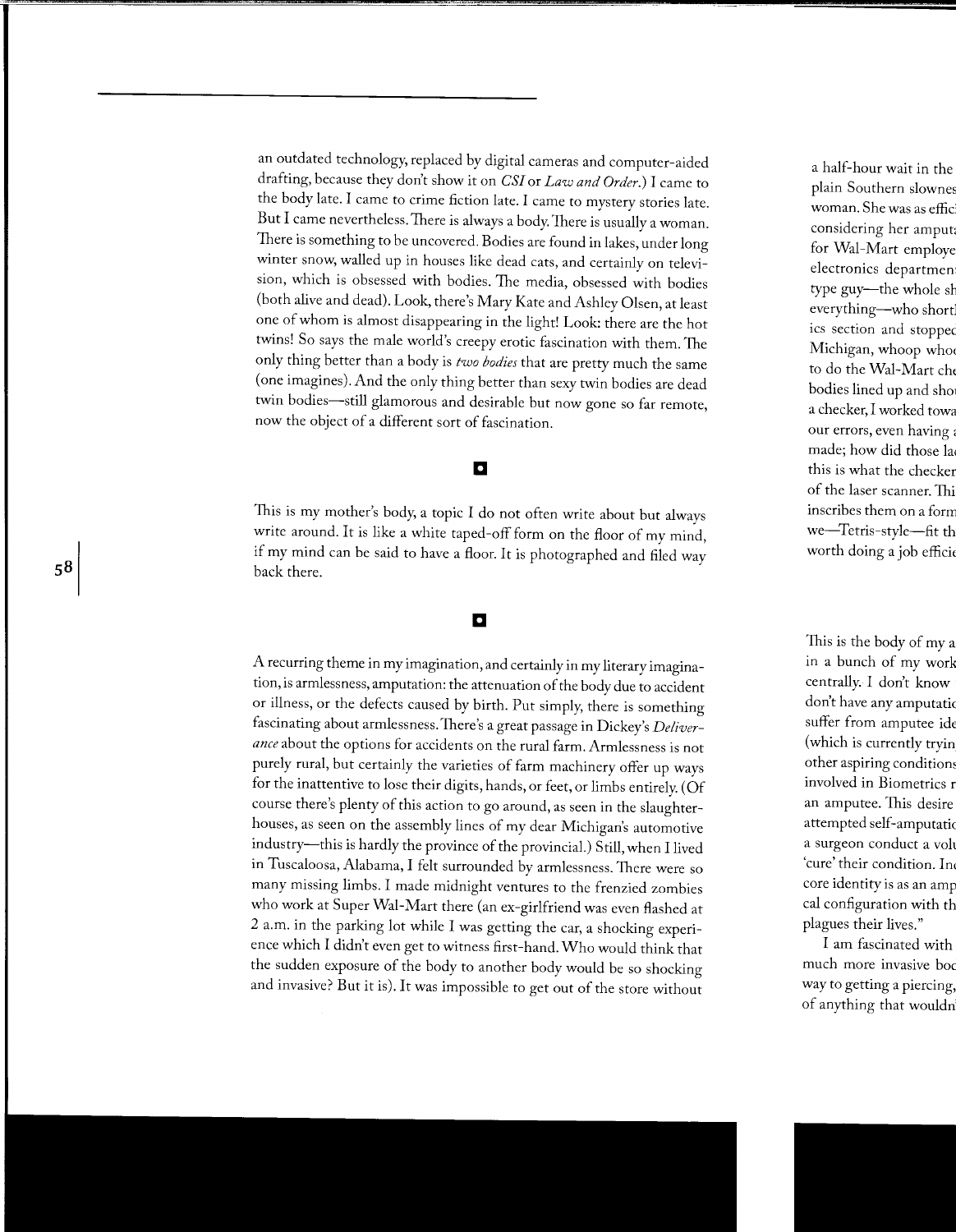a half-hour wait in the checkout line due to inattention or idiocy or just plain Southern slowness. My favorite all-time checker was a one-armed woman. She was as efficient as the cool machine of mathematics, especially considering her amputated limb. And I write this with a full sympathy for Wal-Mart employees, having worked as a checker and then in the electronics department (along with a very serious Michigan-Militia type guy-the whole shebang: black helicopters, assassination plots, and everything-who shortly thereafter became the manager of the Cosmetics section and stopped bothering me) in the store #2192 (Houghton, Michigan, whoop whoop whoop, or so our cheer-we did in fact have to do the Wal-Mart cheer upon opening, a peculiar ritual indeed, all our bodies lined up and shouting-went) for some time after high school. As a checker, I worked towards efficiency (we were rated by our quickness and our errors, even having a rating and a top ten checkers list, which I never made; how did those ladies—and they *were* mostly ladies—do it?). And this is what the checkers do: they drag the forms across the grated form of the laser scanner. This rings up the prices and adds them all together, inscribes them on a form which is torn off and given to the customer. Then we-Tetris-style-fit them in bags in the most efficient way. It is always worth doing a job efficiently. It is, as we say, good form.

## **a**

This is the body of my armless brother, a fictional character who appears in a bunch of my work, often on the periphery, and sometimes more centrally. I don't know where this comes from, actually, considering I don't have any amputations in my immediate (or extended) family. I don't suffer from amputee identity disorder. "Individuals with this condition'' (which is currently trying to make its way into the  $DSM-V$  like so many other aspiring conditions) according to Dr. Michael B. First (a psychiatrist involved in Biometrics research) "have a preoccupying desire to become an amputee. This desire is so strong that a number of individuals have attempted self-amputation and a couple have successfully arranged to have a surgeon conduct a voluntary amputation of a healthy limb in order to 'cure' their condition. Individuals with this condition feel that their true core identity is as an amputee. The surgery serves to match their anatomical configuration with their true selves, thus eliminating the conflict that plagues their lives."

I am fascinated with this condition—the desire to trim off a limb, a much more invasive body modification project (I could never find my way to getting a piercing, or even a tattoo-partially since I couldn't think of anything that wouldn't seem stupid later). Doing this is the ultimate

**59**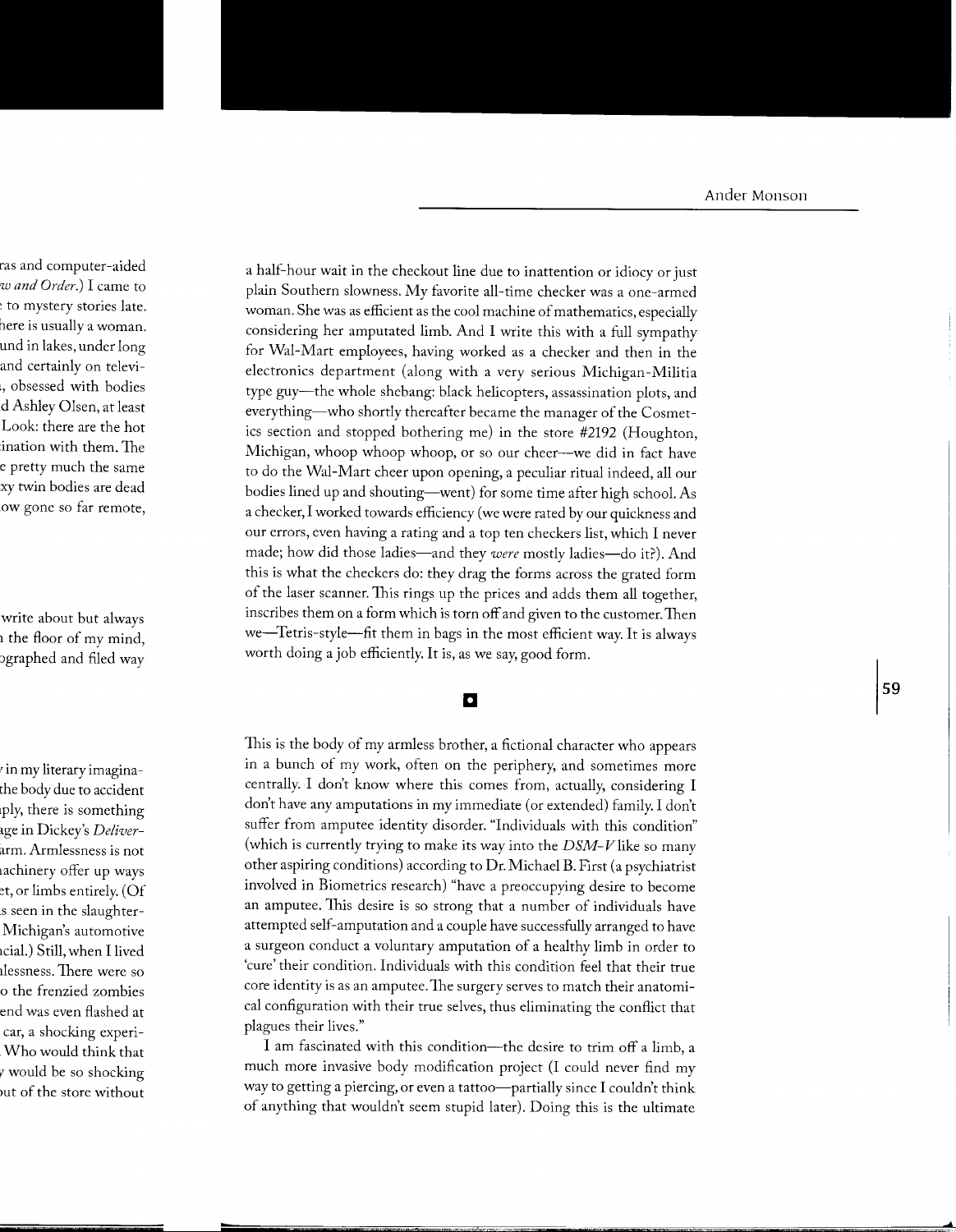display of bodily control. A friend told me about this guy who works at Jimmy John's, a sub chain, in Grand Rapids, who has the whole great lakes tattooed on his back. That is good use of the body's form. I could see getting that tattoo done.

Still, the idea of armlessness-or that brand of helplessness that it signifies to me, at least literarily (though I don't want to glorify or romanticize it, nor does armlessness equal helplessness...obviously)--is massively appealing. It's grotesque (think Flannery O'Connor, think Freakshow, think *Geek Love)* and disconcerting in a real and non-dull way. I don't know exactly what it means to me, in my work or in my dreams, but the violation of the body's form (a form which I don't hold as high as some-some human bodies are beautiful, but I don't hold them all as sacred, nor do those suffering from amputee identity disorder) is something that ties in here-a physical innovation if nothing else. The operation of force, of sometimes massive trauma, when applied to the body, the original form. It is something new and disconcerting, something exterior to ourselves and near-inevitable, a sort of warning, that gives me pause.

Is armlessness related to formlessness, and if so, how so? Explain.

I haven't had to explain my fictional brother's armlessness to my actual brother yet, as he hasn't asked me about this portion of the book. Does he feel an itch in his phantom arm at night, I wonder, this fictional arm laying on the floor of the story. This is the problem of writing and the family. Not a new one, I know, but still a problem, nevertheless. There is certainly a slim scrim separating the faux-brother from the real brother, and a couple arms there to boot. Arm and form are a nice slant rhyme. This is one connection. I know that there are others. Armlessness is a lack of control, a lack of ability to shape things with one's hands.

I thought I might lose my arm three years ago, when I lived in Alabama without medical insurance, and I found the lump on my left arm (right around the bicep) slowly increasing in size. It went from the size of a seed to a pea to an eye. At this point, I had it surgically removed. It turned out to be benign, but while I waited for the biopsy results, it was a possibility that crossed my mind, a gruesome irony, that I might soon find out what it actually meant to be armless after writing about it. There is the word *cancer,* the nameless, formless killer, which my mother had. *Cancer* provokes a dread in me that has no form, though it has a root in my genetics, in my mother's final story. It is maybe the single most modern way to die, and I thought that it might be meant for me. (It may still be meant for me, though not quite yet.)

**ll**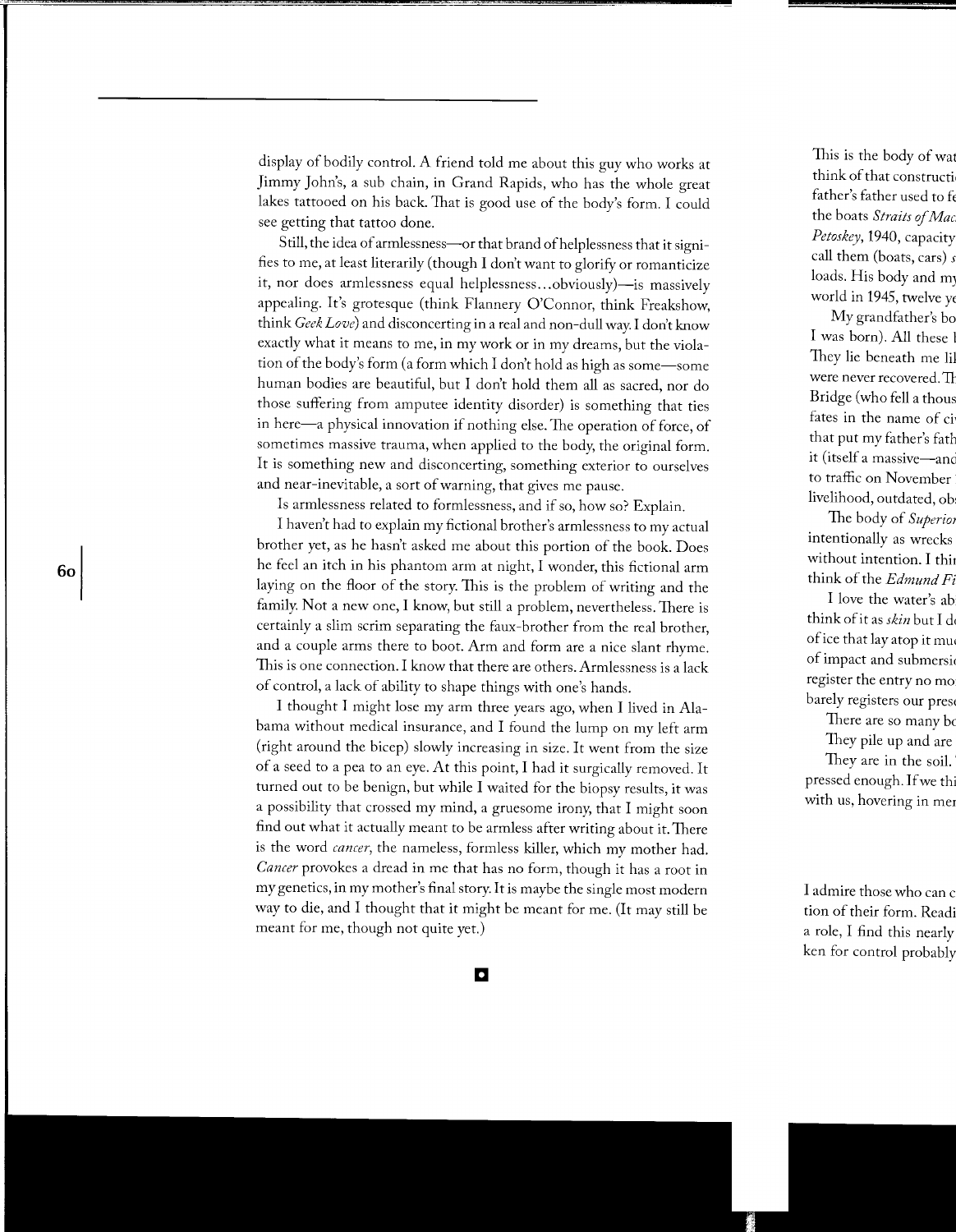This is the body of water that means the most to me: *Superior.* (Odd to think of that construction at all, of *water* as *body.)* This is the body that my father's father used to ferry loads across. He was captain of, among others, the boats *Straits* if *Mackinac,* 1928, capacity of 56 vehicles, and the *City* if *Petoskey*, 1940, capacity of 105 vehicles—huge bodies in themselves. We call them (boats, cars) *she.* We think about them in their capacity to bear loads. His body and my grandmother's body brought my father into the world in 1945, twelve years before the erection of the Mackinac Bridge.

My grandfather's body is a body I never grew to know (he died before I was born). All these bodies—these forms—are laid down in the past. They lie beneath me like those dead in the mines. Those whose bodies were never recovered. Those who died in the construction of the Mackinac Bridge (who fell a thousand feet into wet concrete, or suffered other awful fates in the name of civic or financial progress, innovation), the bridge that put my father's father out of business. I don't know what he did after it (itself a massive—and certainly impressive form) was erected, opening to traffic on November 1, 1957, making the ferry boat, his technology, his livelihood, outdated, obsolete.

The body of *Superior* holds many of the wrecks of boats-some sunk intentionally as wrecks designed for divers, some sunk in bad weather, without intention. I think Adrienne Rich. I think of my father's father. I think of the *Edmund Fitzgerald.* 

I love the water's ability to cover over, the ability of its skin (odd to think of it as *skin* but I do, thinking always body, thinking always the rinds of ice that lay atop it much of the year) to immediately distribute the force of impact and submersion over the whole surface, to cease its ripple and register the entry no more. It swallows up. It consumes and covers over. It barely registers our presence. There are things bigger than us.

There are so many bodies.

They pile up and are compiled.

They are in the soil. They will eventually become oil or coal if compressed enough. If we think about them enough, their forms are somehow with us, hovering in memory around us.

## a

I admire those who can control their bodies, control the inflation or deflation of their form. Reading about actors gaining or losing 60 pounds for a role, I find this nearly unbelievable. (My brother is good at this—his ken for control probably; at times he is obsessive when he works out, at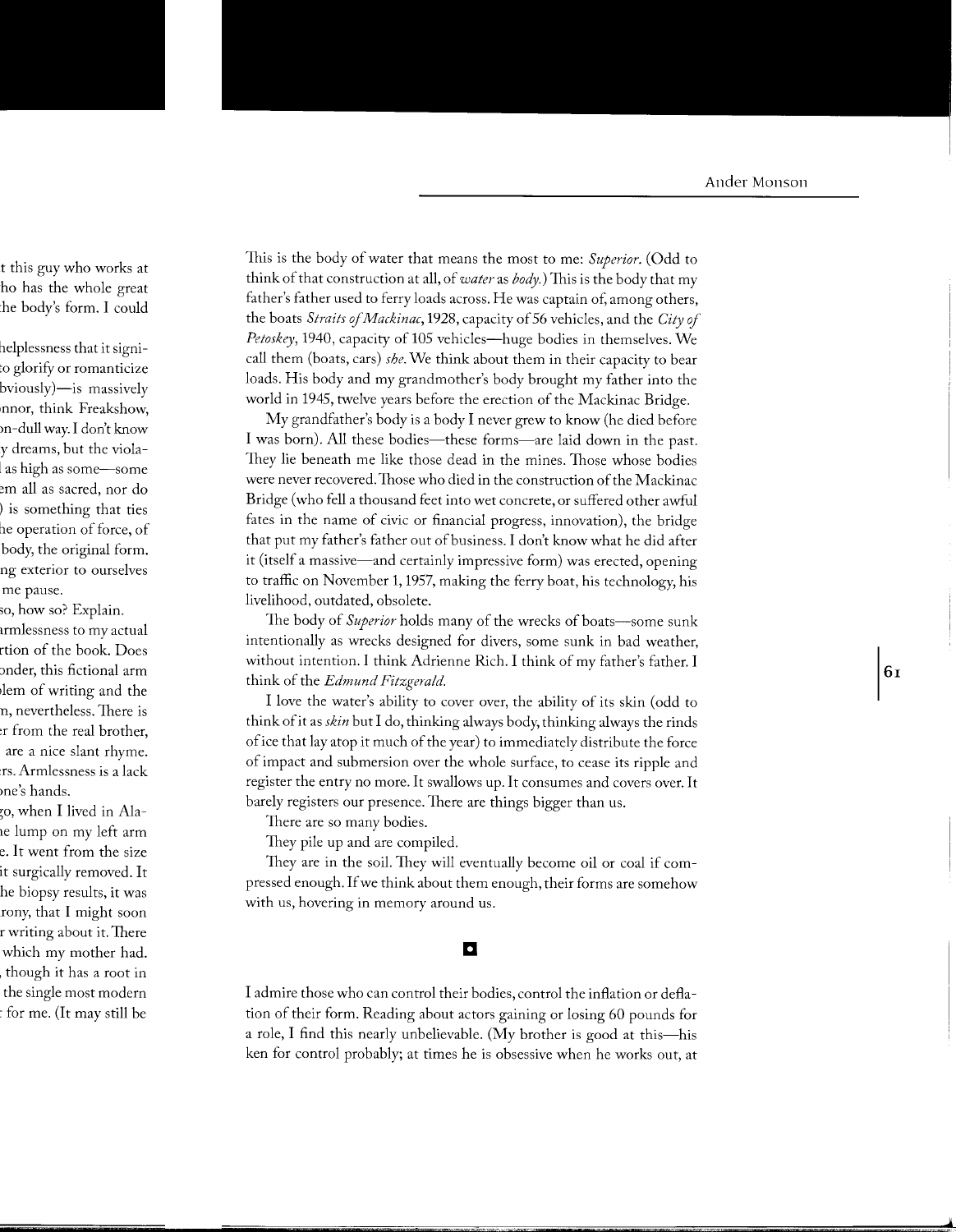least that is when he has the time in his life to do it, fluctuating forty pounds down or up; he quit smoking several years ago after years of it, years of smoking while chewing tobacco while wearing the patch. This is a serious craving for nicotine we're talking about, but one day he just quit completely, impressing me-I can't quit anything once I've started it.) Probably this all is because I enjoy food. A certain amount of gluttony goes down well with me. It might be a lack of self-control, or an enjoyment of muchness. I like what the world has to offer my belly. Even more than food, I like-am perhaps obsessed with-beverages. Maybe this is an oral fixation. Or a continuation of my interest in flow control, in fluid dynamics, in water. But I like nearly any beverage. My caloric intake consists of more beverages than nutritionists would likely recommend. Alcoholic or not—there is a pleasure in the sip, the gulp, the effervescence, the color in the glass. I require both juice and coffee in the morning, Coke or Diet Coke (sometimes Fresca) throughout the day. Possibly substitute mineral water, which those on the east coast call *seltzer.* 

This is my body, allegedly 70% water, in the bath, displacing water equal to my mass. For someone who as interested in water as I evidently am, I don't like drinking it much, at least water unmodified by carbonation, or sugar, hops, aspartame, or Splenda. I can't bear to drink straight water with a meal. Of course I drink it after exercise, and reasonably otherwise throughout the day, but this is more out of obligation and an awareness of necessity than enjoyment.

**a** 

These are the teeth part of my body. As you know, I am concerned about the state of them. My teeth have been problems for years (see the "On Fragments" essay for more on this).They are ground down without my knowledge in the night. My cross-bite makes me a grotesque, a sort of aberration.

I had thought-until the Chick-Fil-A incident (see its earlier exploration in "Fragments")—that my teeth were a hard form, that they were nearly unstoppable, that they were bigger than God or the humongous fungus (a lichen, the biggest contiguous living organism on the planet, in Upper Michigan). Evidently they are not. The body—the first and most important form, the reason why amputation, body mutilation, birth defects, the tradition of the aberration, horrify and consume us, as it's genetically in us, I guess, to abhor the butchering of the form-eventually betrays us. This is one of many stories that comes with age.

It must also be in us to experiment with form, with the body, with what it does or can be made to do. It is in this way like language, like alphabetical